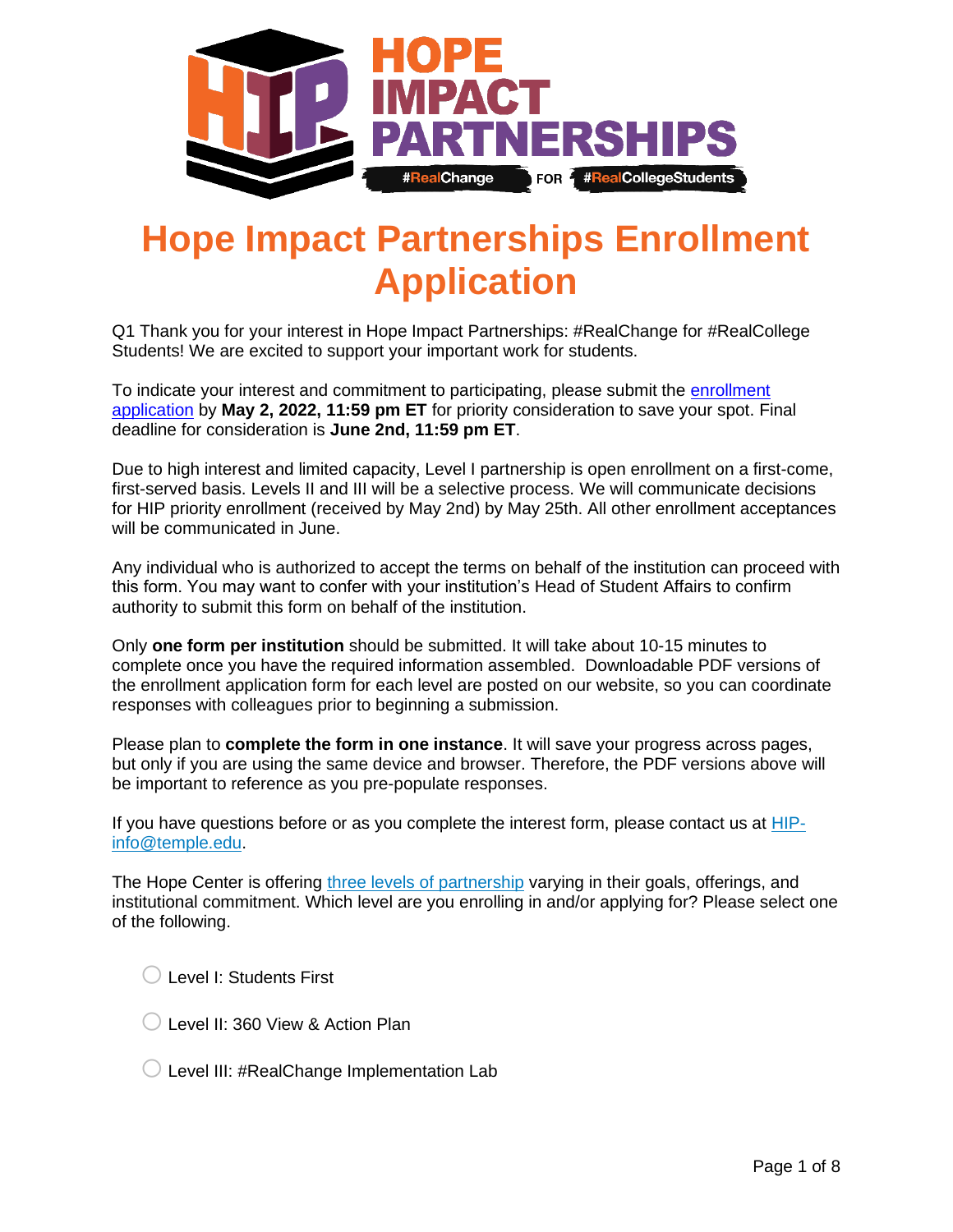Q2 Please enter your contact information below.

Q3 Submission of this form indicates that your institution is committed to engaging with The Hope Center with staff and budgetary resources necessary for success.

Do you have permission and/or authority to complete this form on behalf of your institution?

o Yes  $\bigcirc$  No Q4 Which office and leader approved applying to the Hope Impact Partnerships? o Name \_\_\_\_\_\_\_\_\_\_\_\_\_\_\_\_\_\_\_\_\_\_\_\_\_\_\_\_\_\_\_\_\_\_\_\_\_\_\_\_\_\_\_\_\_\_\_\_

| $\blacksquare$                                   |  |
|--------------------------------------------------|--|
|                                                  |  |
|                                                  |  |
| Email <u>___________________________________</u> |  |
|                                                  |  |
|                                                  |  |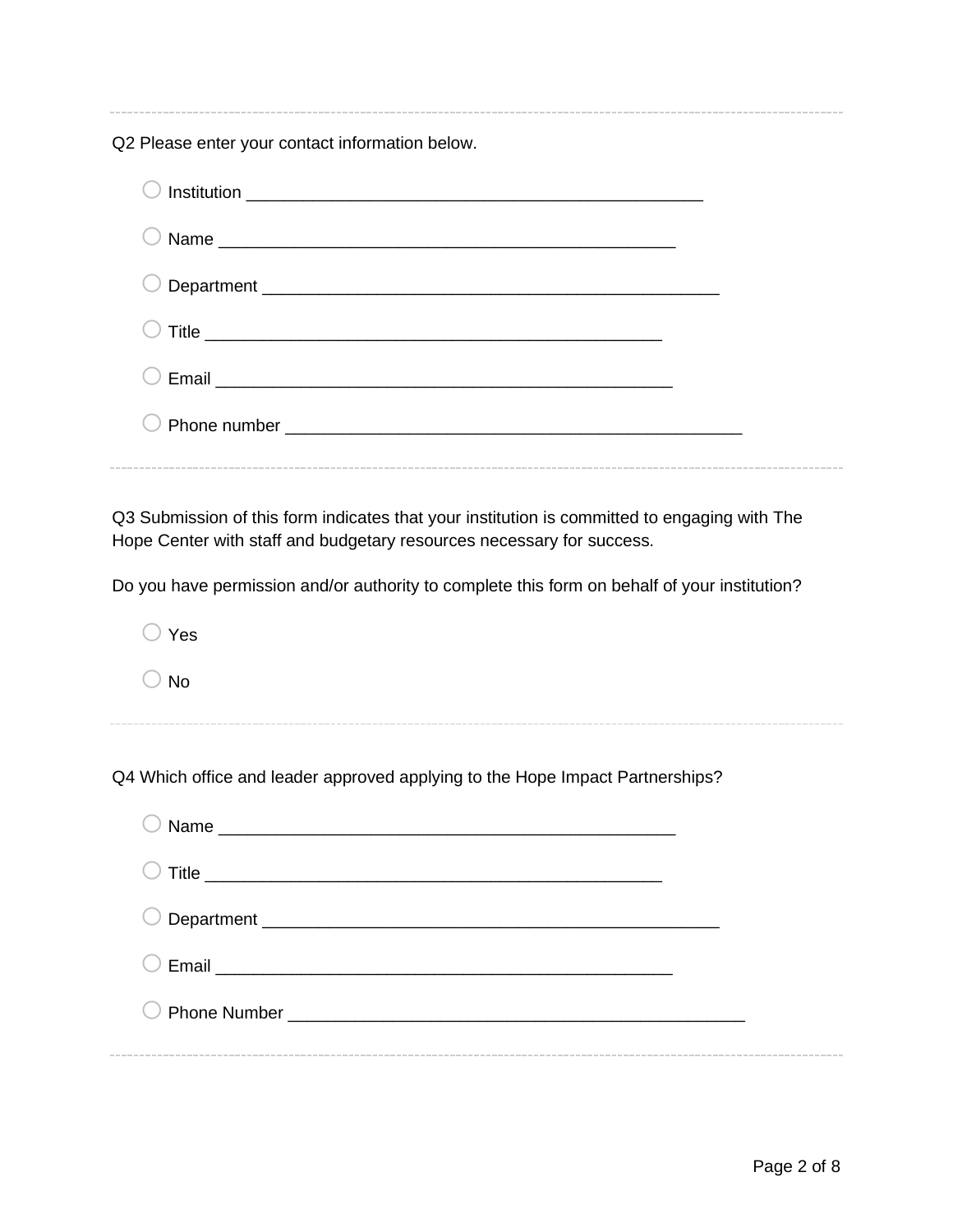Q5 In what state is your institution located?

| ▼ Alabama  N/A |                                                                                                    |
|----------------|----------------------------------------------------------------------------------------------------|
|                |                                                                                                    |
|                |                                                                                                    |
|                | Q6 Is your institution public or a non-profit private?                                             |
| Public         |                                                                                                    |
|                | Non-profit Private                                                                                 |
|                |                                                                                                    |
|                | Q7 Is your institution a community or technical college?                                           |
| Yes            |                                                                                                    |
| <b>No</b>      |                                                                                                    |
|                |                                                                                                    |
|                | Q8 Is your institution a Minority-Serving Institution (MSI)?                                       |
| Yes            |                                                                                                    |
| <b>No</b>      |                                                                                                    |
|                |                                                                                                    |
|                | Q9 What type(s) of Minority-Serving Institution is your institution? Please select all that apply. |
|                | Asian American, Native American, Pacific Islander Serving Institution (AANAPIS)                    |
|                | Historically Black College or University (HBCU)                                                    |
|                |                                                                                                    |
|                | Hispanic Serving Institution (HSI)                                                                 |
|                | Tribal College or University (TCU)                                                                 |
|                |                                                                                                    |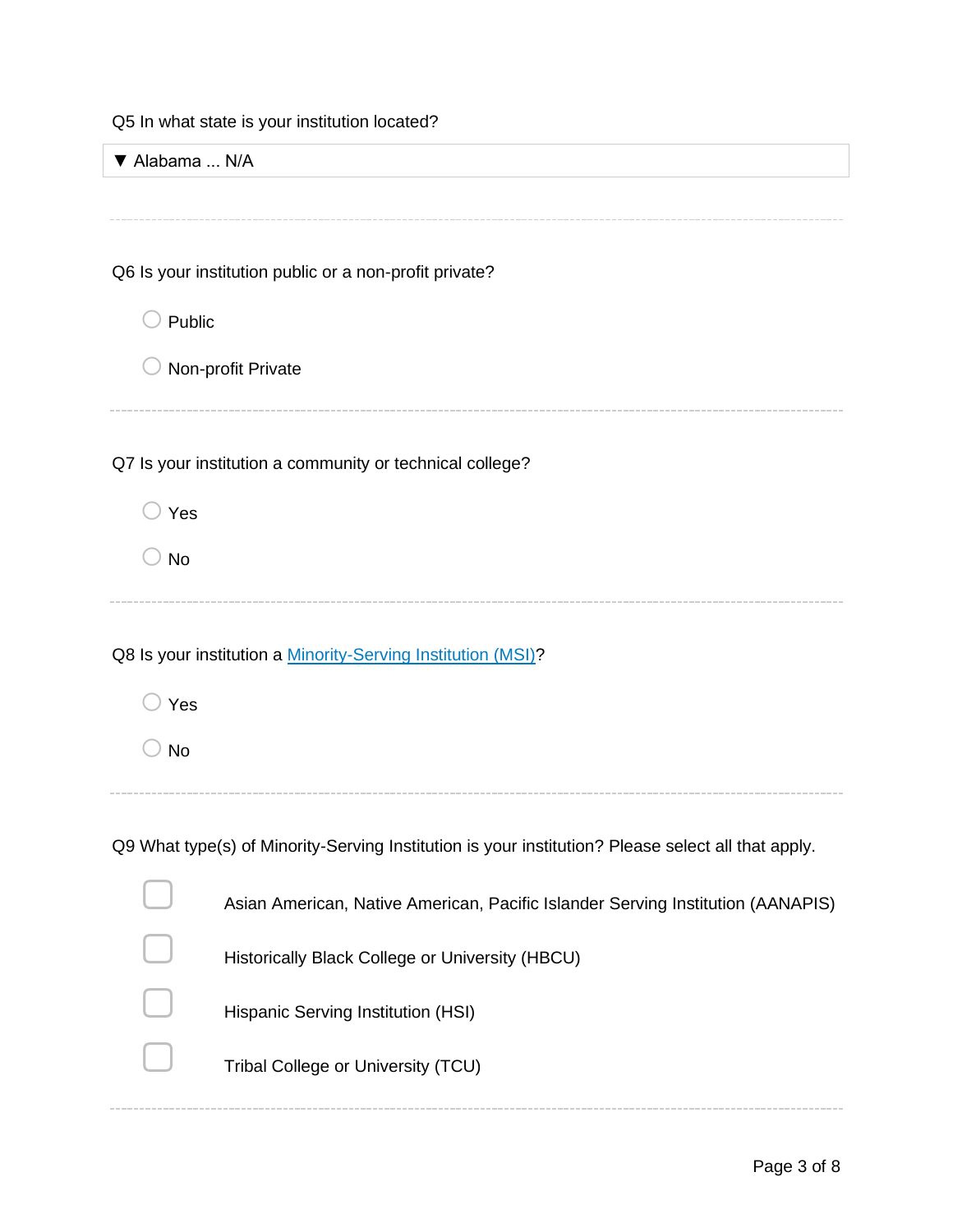Q10 Is your institution a broad-access or open-access institution, meaning at least 50% of students that apply are admitted?

 $\bigcirc$  Yes

 $\bigcirc$  No

Q11 What is the institution's total projected student enrollment (headcount) for fall 2022?

| $\cup$ Less than 1,500 |
|------------------------|
| $\bigcirc$ 1,500-3,999 |
|                        |

 $\bigcirc$  4,000-7,999

 $\bigcirc$  8,000-14,999

 $\bigcirc$  15,000-21,999

 $\bigcirc$  22,000 or more

Q12 #RealCollege students benefit from cross-functional structures that spread information and provide services seamlessly. We find that basic needs initiatives are most successful when individuals from a variety of roles and departments are included. All of the Hope Impact Partnerships benefit from team commitment. Have you connected with individuals across a variety of departments and roles to begin to form your team?

 $\bigcirc$  Yes

 $\bigcirc$  No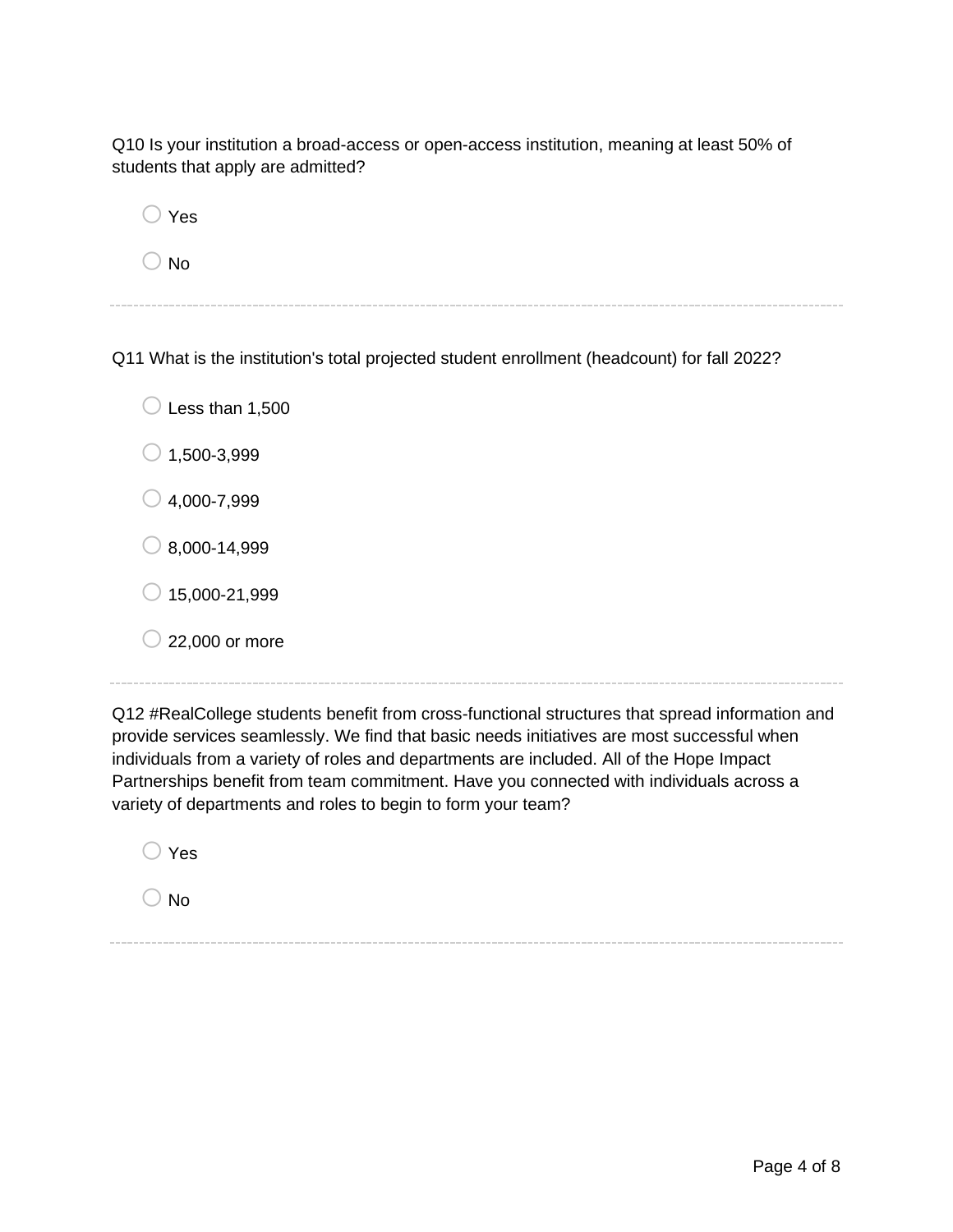Q13 Please list the department(s) included in your institution's cross-functional basic needs conversations and/or efforts to date. *(a maximum of 6)*



Q14 Has your institution worked with The Hope Center previously?

 $\bigcirc$  Yes  $\bigcirc$  No

Q15 Please briefly describe, in no more than 1-2 sentences, how and when your institution worked with The Hope Center. *(e.g., engaged in #RealCollege survey, participated in a #RealCollege coalition, presented at #RealCollege Conference* etc.)

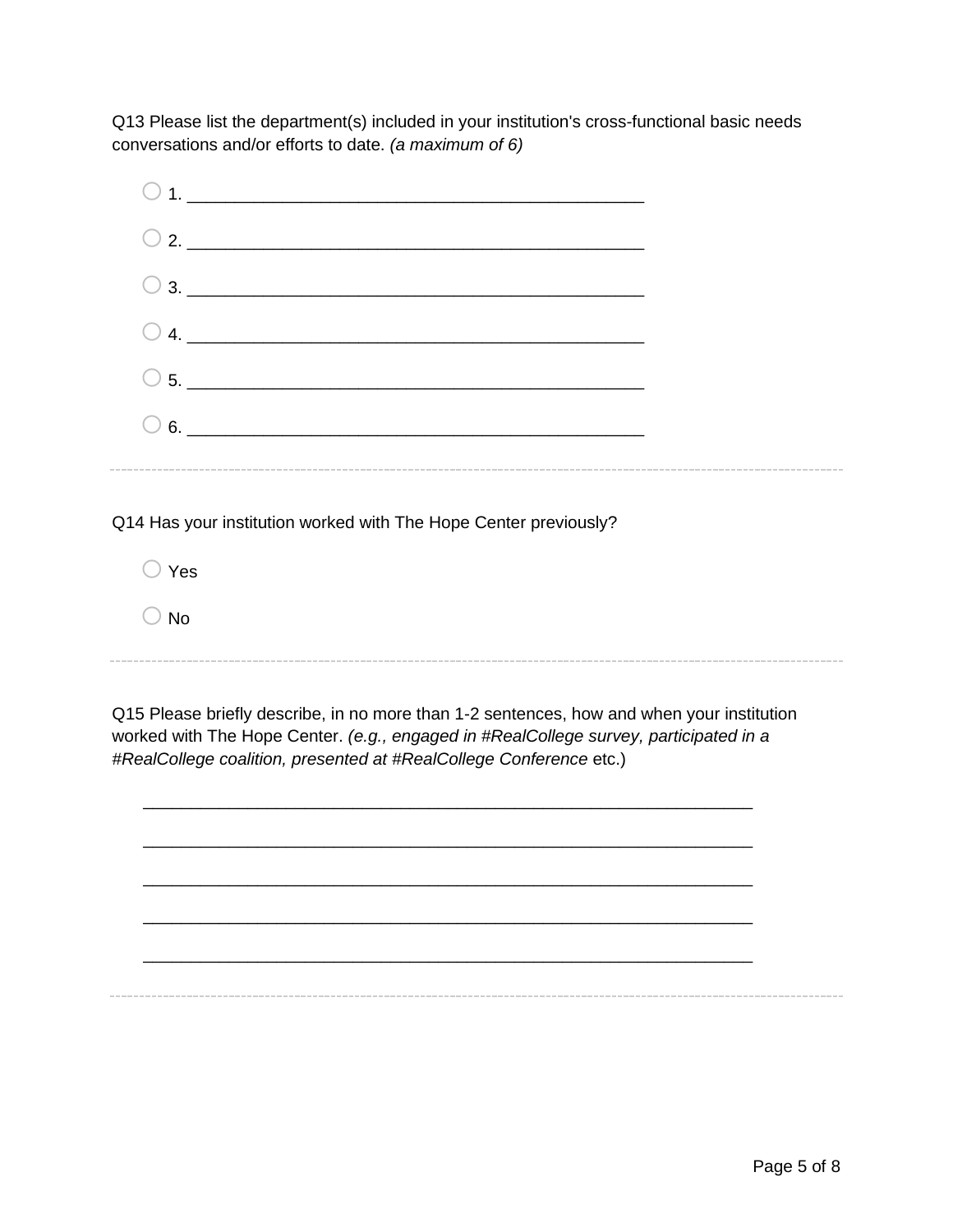Q16 Please share why your institution is interested in Hope Impact Partnerships and specifically why you chose to apply for the Level I: Students First partnership. *(100-200 suggested word count)*

\_\_\_\_\_\_\_\_\_\_\_\_\_\_\_\_\_\_\_\_\_\_\_\_\_\_\_\_\_\_\_\_\_\_\_\_\_\_\_\_\_\_\_\_\_\_\_\_\_\_\_\_\_\_\_\_\_\_\_\_\_\_\_\_ \_\_\_\_\_\_\_\_\_\_\_\_\_\_\_\_\_\_\_\_\_\_\_\_\_\_\_\_\_\_\_\_\_\_\_\_\_\_\_\_\_\_\_\_\_\_\_\_\_\_\_\_\_\_\_\_\_\_\_\_\_\_\_\_ \_\_\_\_\_\_\_\_\_\_\_\_\_\_\_\_\_\_\_\_\_\_\_\_\_\_\_\_\_\_\_\_\_\_\_\_\_\_\_\_\_\_\_\_\_\_\_\_\_\_\_\_\_\_\_\_\_\_\_\_\_\_\_\_ \_\_\_\_\_\_\_\_\_\_\_\_\_\_\_\_\_\_\_\_\_\_\_\_\_\_\_\_\_\_\_\_\_\_\_\_\_\_\_\_\_\_\_\_\_\_\_\_\_\_\_\_\_\_\_\_\_\_\_\_\_\_\_\_ \_\_\_\_\_\_\_\_\_\_\_\_\_\_\_\_\_\_\_\_\_\_\_\_\_\_\_\_\_\_\_\_\_\_\_\_\_\_\_\_\_\_\_\_\_\_\_\_\_\_\_\_\_\_\_\_\_\_\_\_\_\_\_\_

Q17 Upon acceptance to a Hope Impact Partnership, we will provide a professional service agreement that explicitly details core components for successful implementation and is required to be signed by both parties.

This professional service agreement will include Temple's IRB approval for the student survey and requires colleges to use Temple's IRB approval (colleges may not seek their own IRB approval). It also includes a commitment to adhere to the #RealCollege Survey guidelines in terms of timeline, content of recruitment materials, and student sample to ensure survey results will not be biased or skewed.

A copy of the professional services agreement will be available soon for review.

Does your institution acknowledge that these are necessary elements of a Hope Impact Partnership?

 $\bigcirc$  Yes

 $\bigcirc$  No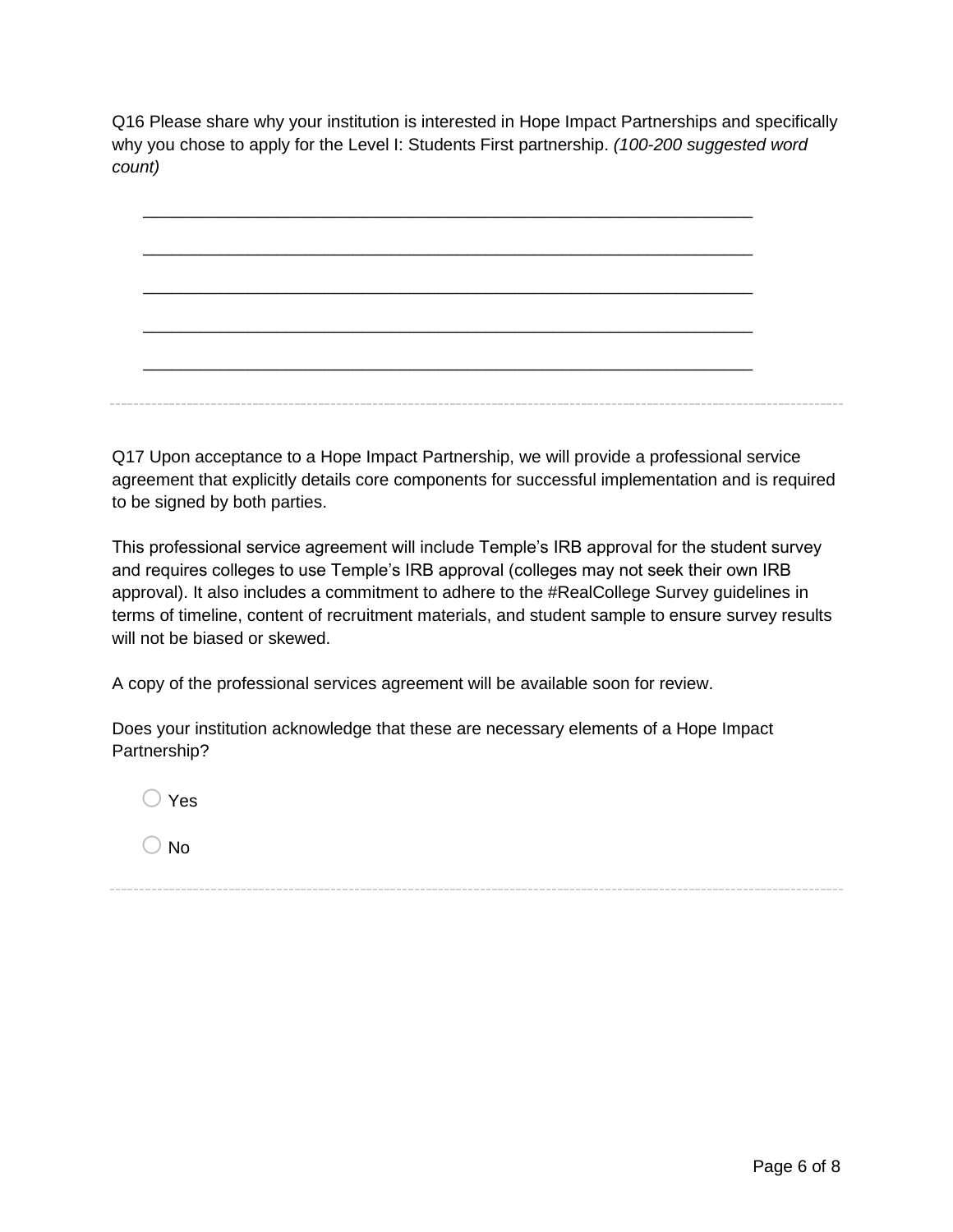Q18 What barrier(s) would prevent your institution from agreeing to these necessary elements, which will be included in the service agreement? Please check all that apply.

| IRB.   | Our institution would likely need an additional approval in addition to Temple's |
|--------|----------------------------------------------------------------------------------|
|        | Our institution may not be able to survey our student body in early Fall 2022.   |
| $\Box$ |                                                                                  |

Q19 The Hope Center is committed to driving the following outcomes for Level I: Students First partners:

- Gather student data to identify student basic needs insecurity trends in terms of areas and students in highest need
- Professional development via webinars and asynchronous digital content to build staff knowledge base and skills to effectively address student basic needs in terms of data analysis and systems change management

In return, participating institutions will:

- Identify and commit one project lead and one additional staff member partner
- Abide by The Hope Center guidelines for fielding the #RealCollege Student Survey
- Attend the series of three webinars and engage with #RealCollege curriculum modules

Do you commit to active participation in the activities above?

 $\bigcap$  Yes

 $\bigcirc$  No